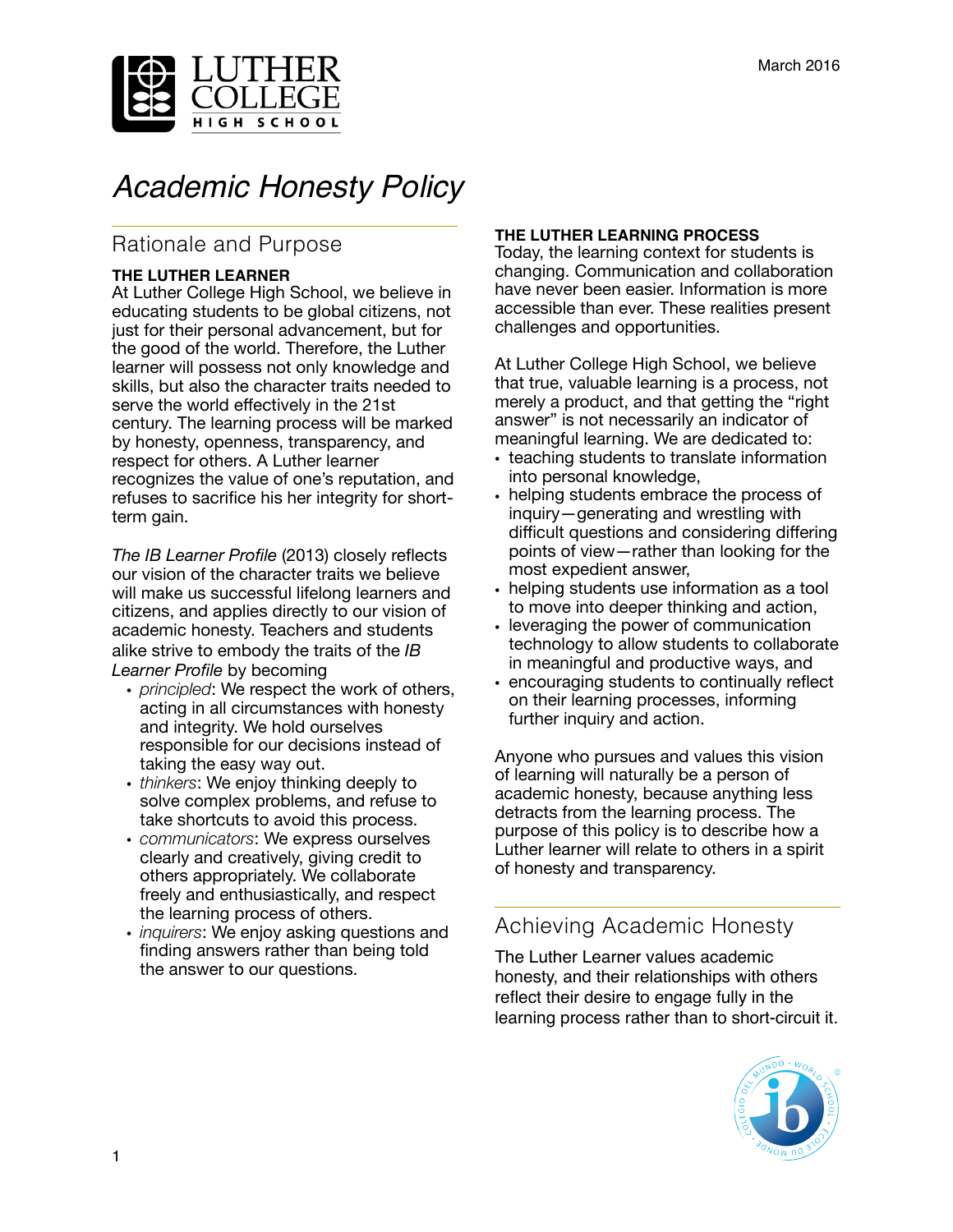

## **THE LUTHER LEARNER'S RELATIONSHIPS**

*Learner-Self*

Luther learners enjoy the learning process, and refuse to take shortcuts. They understand that accepting or seeking unauthorized assistance in any form deprives them of the learning opportunities they have come to Luther to experience.

#### *Learner-Learner*

Luther learners care about others, and want their fellow learners to succeed. Therefore, they will support others and collaborate willingly. Luther learners also respect the needs of others to engage in meaningful learning, so they do not provide assistance that deprives others of this opportunity. They understand that the dishonesty of others affects all learners, so they refuse to condone, even tacitly, dishonesty when they see it occurring.

#### *Learner-Group*

Luther learners enjoy collaborating with others, and are eager to contribute to the success of a group effort. Because they value the members of their group, they do not wish to take credit for the work of others, or work in a way that hinders others from engaging in their own learning.

## *Learner-Teacher*

Luther learners value and respect the efforts of their teachers to create a productive learning environment. They refuse to compromise teachers' preparation and assessment through attempts to cheat, misrepresent others' work as their own, or to submit the same work for credit in more than one class without permission. In fact, they refuse to attempt to mislead their teachers in any way, preferring to cultivate a relationship of trust and transparency. When they are unsure of how to succeed honestly, they seek the advice of their teacher.

#### *Learner-Parent*

Luther learners are eager to listen to the perspectives of others, including their parents. They ask for help when they need it, but refuse to accept help that prevents them from fully engaging in the learning process. They refuse to mislead others by representing parents' work on any task as their own.

## *Learner-Tutor*

Luther learners accept the assistance of others when needed, but are not interested in receiving tutoring that is ultimately harmful in that it provides answers at the expense of learning. They refuse to mislead others by representing tutors' work on any task as their own.

#### *Learner-Expert*

Luther learners have a high regard for the work of experts in their field, and are keen to learn from them. They wish to give credit to those whose work influences them, and are completely transparent in how the ideas of others appear in their own work.

#### **THE SCHOOL'S ROLE**

We, as a community of learners, have a responsibility to create a healthy learning environment together. As a community, we agree together to:

- help each other maintain a climate of academic honesty by speaking up when we see dishonest conduct,
- provide opportunities in the classroom for learners to develop the communication skills necessary to be transparent in their academic relationships, and
- maintain a directory on our website detailing any subject-specific conventions pertaining to academic honesty.